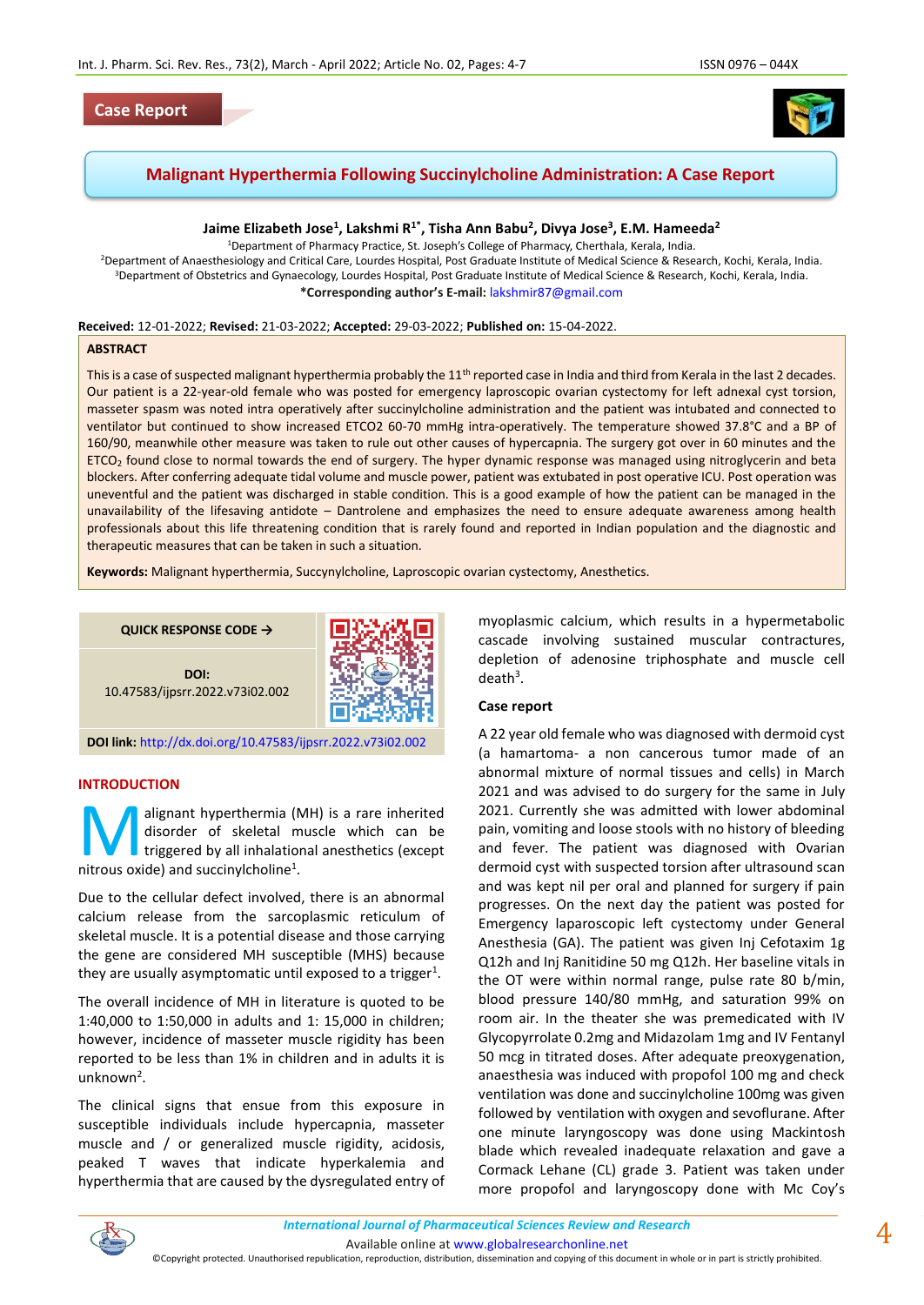laryngoscope and intubated with size 7 mm ID cuffed endotracheal tube with bougie assisted. ET tube fixed after confirming equal bilateral air entry and connected to ventilator. Anesthesia was maintained with 50% oxygen: 50% air and Fentanyl 50mcg repeated with sevoflurane and boluses of atracurium. Patient was positioned, draped and pneumoperitonium of 12 mmHg created and surgery started. Meantime intraoperative rising of ETCO2 noted. Malfunctioning of machine and causes of hypercapnia was ruled out. Meanwhile increased airway pressure noted. Kinking of ET tube due to jaw tightness (due to suspected masseter spasm) and compression of tube was identified. It was immediately relieved by using an oral airway and deepening of plane of anesthesia using propofol and atracurium. Sevoflurane was immediately discontinued. Patient was taken on Ambu bag to change the anesthesia machine. At the same time the surgery was almost over and further proceedings done.

The temperature was 37.8°C and the BP was 160/90mmHg and heart rate 120 beats/min. She was administered nitroglycerin and esmolol (for the hyperdynamic response) in view of the above event along with mechanical ventilation. Intraoperatively ABG was done and report showed respiratory acidosis [pH 7.08, PO<sub>2</sub> 464 mmHg, PCO<sub>2</sub> 93mmHg, Lactate 4 mmol/L, HCO<sub>3</sub> 27.6 mmol/L HCO<sub>3</sub> std 21 mmol/L, BE -5.1, Na 134 mmol/L, K 4.1 mmol/L, CA-1.05 mmol/L] and sodium bicarbonate administered for the same. Ventilatory parameters were modified to control the hypercapnia and respiratory acidosis. Hypermetabolic crisis due to other causes such as thyroid storm, neuroleptic malignant syndrome, pheochromocytoma were ruled out by normal thyroid function test, and the patient not being on any antipsychotic drugs and having no history suggestive of pheochromocytoma. Intravenous hydrocortisone 100mg and dexamethasone 8 mg were given in addition to adequate ventilation and the surgery was completed in 60 minutes. The hyper dynamic response was managed using nitroglycerin and beta blockers.

Patient was shifted to post operation ICU on ventilation for further management. ABG was repeated in post operation ICU and found that the elevated  $PCO<sub>2</sub>$  values declined (ph 7.38, PO<sup>2</sup> 20<sup>3</sup> mmHg, PCO<sup>2</sup> 41 mmHg, Lactate 0.9 mmol/L, HCO<sup>3</sup> 24.3 mmol/ L, HCO<sup>3</sup> std 24.4 mmol/L, BE -0.8, Na 123 mmol/L, K 3.7 mmol/L, Ca-0.78 mmol/L and is shown in Table 1. After confirming adequate tidal volume and muscle power, patient was extubated post op. The patient was evaluated further under neurology consult and checked for urine myoglobin levels and CPK values. The CPK value was elevated to 3172 mU/ml (normal range-25- 200 mU/ml) post operation (12/07//2021), 22310 mU/ml on (14/07/2021) after 48hrs, decreased to 8860 mU/ml on (15/07/2021) after 72hrs. The urine myoglobin on elevated to 179.70 mcg/L on (14/07/2021) (Normal range -0- 1000mcg/L) after 48hrs and the urine colour was normal. SGOT was elevated to 404 U/L and SGPT to 124U/L on (15/07/2021) (normal upto 40U/L) after 72 hrs. LDH was elevated to 1420 U/L (Normal value 200- 400 U/L) on (14/07/2021) 48hrs and decreased to 1360 U/L on (15/07/2021) after 72hrs. Post op was uneventful and the patient and parents were counselled about the implications about this and to alert the anaesthesiologist if any future surgery needs to be done. She received Inj. Ceftriaxone sulbactum 1.5g postoperatively for 3 days, Calcium gluconate (10% in 10ml IV Q8h for one day) was given for calcium correction, Nebulisation with Duolin (Salbutamol+Ipratropium bromide) and Budecort (Budesonide) and other supportive care drugs. She was discharged in stable condition.

| Table 1: ABG during and after surgery |  |  |  |
|---------------------------------------|--|--|--|
|---------------------------------------|--|--|--|

| <b>Clinical</b><br>parameters | <b>ABG during</b><br>surgery | <b>ABG</b> after<br>surgery |
|-------------------------------|------------------------------|-----------------------------|
| pH                            | 7.08                         | 7.38                        |
| PO <sub>2</sub>               | 464mmHg                      | 203 mmHg                    |
| PCO <sub>2</sub>              | 93mmHg                       | 41 mmHg                     |
| Lactate                       | 4mmol/L                      | $0.9$ mmol/L                |
| HCO <sub>3</sub>              | 27.6mmol/L                   | 24.3 mmol/L                 |
| $HCO3$ std                    | 21mmol/L                     | 24.4 mmol/L                 |
| Base excess                   | $5.1$ mmol/L                 | $0.8$ mmol/L                |
| Sodium                        | 134 mmol/L                   | 123 mmol/L                  |
| Potassium                     | 4.1 mmol/L                   | 3.7 mmol/L                  |
| Calcium                       | 1.05 mmol/L                  | 0.78 mmol/L                 |

### **Diagnosis**

Diagnosis of malignant hyperthermia is based on clinical parameters at the time of crisis which is later confirmed by muscle biopsy test. The in vitro halothane caffeine contraction test is considered as the gold standard test to detect malignant hyperthermia. This test has to be done after 3 months of hypermetabolic crisis<sup>4</sup>.

In India, there is no center where in vitro halothane caffeine contraction test can be performed to confirm diagnosis in suspected cases<sup>4</sup>.

Larach et al. described a scoring system to label a patient of hypermetabolic crisis as malignant hyperthermia using different patient parameters during this crisis<sup>5</sup>.

|  |  | Table 2: Malignant hyperthermia grading score <sup>5</sup> |  |  |
|--|--|------------------------------------------------------------|--|--|
|--|--|------------------------------------------------------------|--|--|

| <b>Clinical indicators</b>                                               | <b>Points</b> | <b>Our patient</b><br>(Y/N) |
|--------------------------------------------------------------------------|---------------|-----------------------------|
| Process 1 Muscle rigidity                                                |               |                             |
| Generalized rigidity                                                     | 15            | N                           |
| Masseter rigidity                                                        | 15            | Υ                           |
| Process II: Myonecrosis                                                  |               |                             |
| Elevated CK >20,000<br><i>l</i> after<br>succinylcholine administration) | 15            | Υ                           |
| $Elevated$ CK $>10,000$<br>(without<br>exposure to succinylcholine)      | 15            | N                           |
| Cola-colored urine                                                       | 10            | N                           |

Available online a[t www.globalresearchonline.net](http://www.globalresearchonline.net/)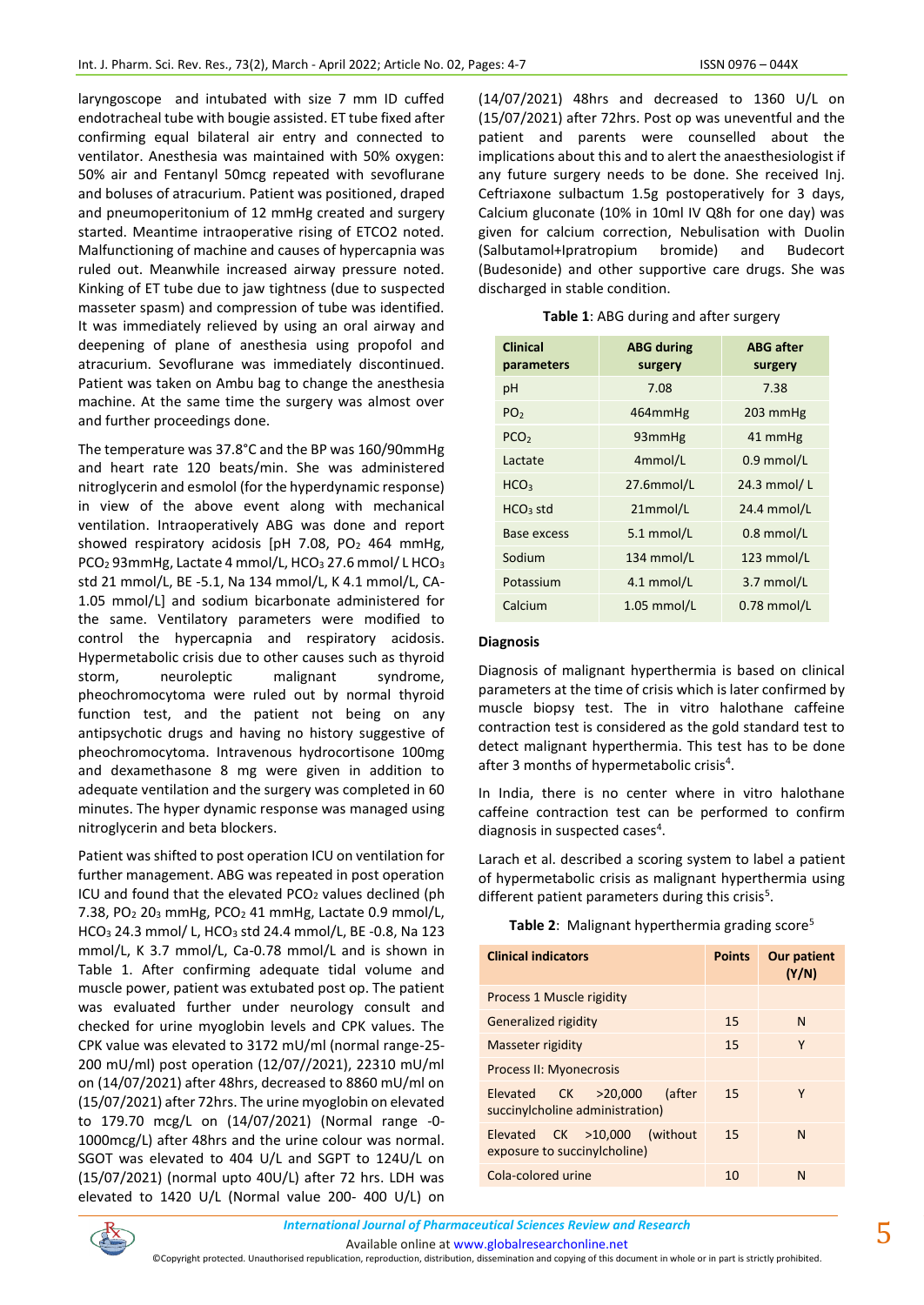|  | ISSN 0976-044 |  |
|--|---------------|--|
|  |               |  |

| Myoglobin in urine >60 mg/L                                                                                                  | 5  | Υ |
|------------------------------------------------------------------------------------------------------------------------------|----|---|
| Blood/plasma/serum K+ >6 mEg/L                                                                                               | 3  | N |
| Process III: Respiratory acidosis                                                                                            |    |   |
| with<br>PETCO <sub>2</sub><br>controlled<br>>55<br>ventilation                                                               | 15 | Y |
| PACO <sub>2</sub><br>with<br>controlled<br>>60<br>ventilation                                                                | 15 | N |
| PETCO <sub>2</sub><br>with<br>>60<br>spontaneous<br>ventilation                                                              | 15 | N |
| Inappropriate hypercarbia                                                                                                    | 15 | N |
| Inappropriate tachypnea                                                                                                      | 10 | N |
| Process IV: Temperature increase                                                                                             |    |   |
| Rapid increase in temperature                                                                                                | 15 | N |
| Inappropriate temperature >38.8°C<br>in perioperative period                                                                 | 10 | N |
| Process V: Cardiac involvement                                                                                               |    |   |
| Inappropriate tachycardia                                                                                                    | 3  | N |
| Ventricular tachycardia or fibrillation                                                                                      | 3  | N |
| Others                                                                                                                       |    |   |
| Arterial base excess more negative<br>than-8 mEq/L                                                                           | 10 | N |
| Arterial pH <7.25                                                                                                            | 10 | Y |
| of<br>reversal<br>Rapid<br>malignant<br>hyperthermia signs of metabolic<br>and/or respiratory acidosis with IV<br>dantrolene | 10 | N |
| IV: Intravenous; CK: Creatine kinase                                                                                         |    |   |

According to this grading as in Table 2, a patient with a score >50 points is definitely a case of malignant hyperthermia. Our patient had score of 60 which is suggestive of malignant hyperthermia.

Causality was assessed using WHO UMC scale and found to be Probable, Hartwig's severity assessment scale as Moderate and Naranjo ADR probability scale found to be Probable.

The specific antidote for this condition is Dantrolene, it is a direct acting muscle relaxant<sup>6</sup>. There would be a rapid resolution of symptoms like hyperthermia, dysrhythmias, muscle rigidity, tachycardia, hypercapnia, metabolic acidosis and normalization of myoglobinuria and elevated CPK levels.

Dantrolene is dosed at 2.5mg/kg as a rapid IV bolus and a maintenance dose of 1mg/kg IV every Q4-Q6 hrs, it is to be reconstituted in 60 mL of sterile water for injection and given as a rapid IV push. It is available in vials of 20 mg each. The most common adverse drug reactions are skeletal muscle weakness and phlebitis. Also dantrolene is not freely available in the Indian markets and is stored only in few hospitals in major cities. Among the cases reported of suspected of malignant hyperthermia in India almost 50% have survived the condition despite nonavailability of dantrolene, which emphasizes the need for early detection and aggressive management in these cases<sup>4</sup>.

# **DISSCUSSION**

First case of malignant hyperthermia in India was reported in 2001 by Punj et al. $<sup>2</sup>$  patients developed a gradual</sup> increase in heart rate, PaCO<sub>2</sub>, temperature 44°C, pH 7.17, bicarbonate concentration 19.7 mmol/L, potassium concentration 6 mmol/L, and creatine kinase concentration 29,900 IU/L. Followed by disseminated intravascular coagulation with hematuria and patient died 12 h after the initial episode.

Similar cases were reported by Gupta et al.  $<sup>7</sup>$  and Pillai et</sup> al. <sup>8</sup> who passed away in spite of aggressive supportive measures. Saxena and Dua $9$  and Gopalakrishnan et al.<sup>10</sup> also reported cases who survived the episode of malignant hyperthermia without use dantrolene which was similar to our case where the specific antidote was not available and was treated symptomatically and the patient recovered the condition and got discharged in stable condition. In our case the onset of spasm was slow and the patient recovered with adequate IV medications and ventilation without the use of dantrolene.

# **CONCLUSION**

Currently, in India, there is no center where in vitro halothane caffeine contraction test can be performed to confirm diagnosis in suspected cases<sup>2</sup>. So, it is difficult to confirm the diagnosis of malignant hyperthermia in our case, only clinical diagnosis of the event can be made which further emphasises the need for diagnostic testing measures and the availability of the specific antidote dantrolene. It furthermore necessitates education among health care professionals about this life threatening condition and the possible treatment options that can be provided in case of unavailability of the antidote. In our case the specific antidote was not available and the patient was treated symptomatically.

# **Source of Support and Conflicts of Interest**

The authors would like to thank the managements of Lourdes hospital and St. Joseph's College of Pharmacy for their support and encouragement. The authors report no conflicts of interest.

# **REFERENCES**

- 1. Tarshis J, Bodley J. Malignant Hyperthermia. In Anesthetic and Obstetric Management of High-Risk Pregnancy; 2004 (pp. 245-252). Springer, New York, NY.
- 2. Punj J, Bhatnagar S, Saxena A. Malignant hyperthermia in the Indian Subcontinent: Nonavailability of dantrolene-A cause for concern. Int J Pharmacol. 2001; 52(8):1167. Doi: 10.1111/j.1399- 6576.2008.01742.x ; PMID: 18840119
- 3. Litman RS, Griggs SM, Dowling JJ, Riazi S. Malignant hyperthermia susceptibility and related diseases.

Available online a[t www.globalresearchonline.net](http://www.globalresearchonline.net/)

©Copyright protected. Unauthorised republication, reproduction, distribution, dissemination and copying of this document in whole or in part is strictly prohibited.